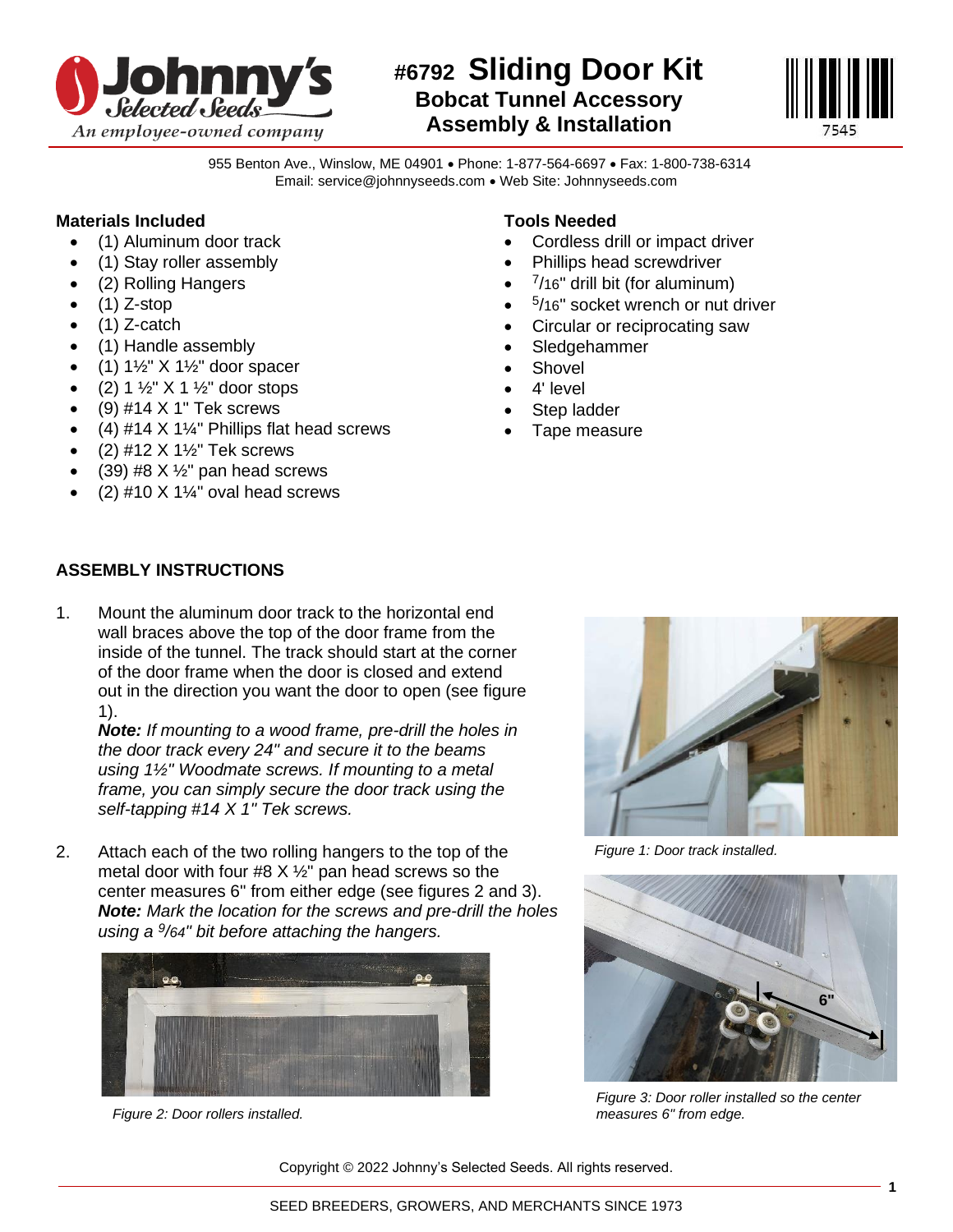- 3. Install the door by inserting both rollers into the door track so the gray and white tabs face towards the inside of the tunnel (see figure 4).
- 4. The bottom of the door should rest approximately 1" above the ground. If it does not, take the door off the track and use a wrench to adjust the ½" hex head bolt in the roller, to raise or lower the height of the door as needed (see figure 5).
- 5. With the door attached, measure out and mark approximately ½" below the bottom of the door. This will mark the location of the bottom of the stay roller bracket.
- 6. Assemble the stay roller by inserting the carriage bolt into the slit on the bracket so the head faces toward the ground. Place the spacer onto the carriage bolt then slide the wheel onto the spacer. Secure in place with a flat washer on top of the wheel and a  $5/16"$  hex nut (see figure 6).
- 7. Remove the door and secure the assembled stay roller bracket to the inside of the door frame using three #14 x 1¼" Phillips flat head screws, so the bottom of the bracket lines up with the mark you just made (see figure 6).

*Note: The stay roller should attach to the door frame in the direction the door will open and should sit approximately ½" above the ground.*

8. Re-mount the door and adjust the stay roller so it keeps the door relatively flush with the end wall and lightly tighten the hex nut (see figure 7). *Note: Do not over-tighten or the roller will not spin freely.*



*Figure 4: Mounting the door into the track.*



*Figure 5: Adjust the height of the door.*



*Figure 6: Stay roller installed.*



*Figure 7: Adjusting the stay roller.*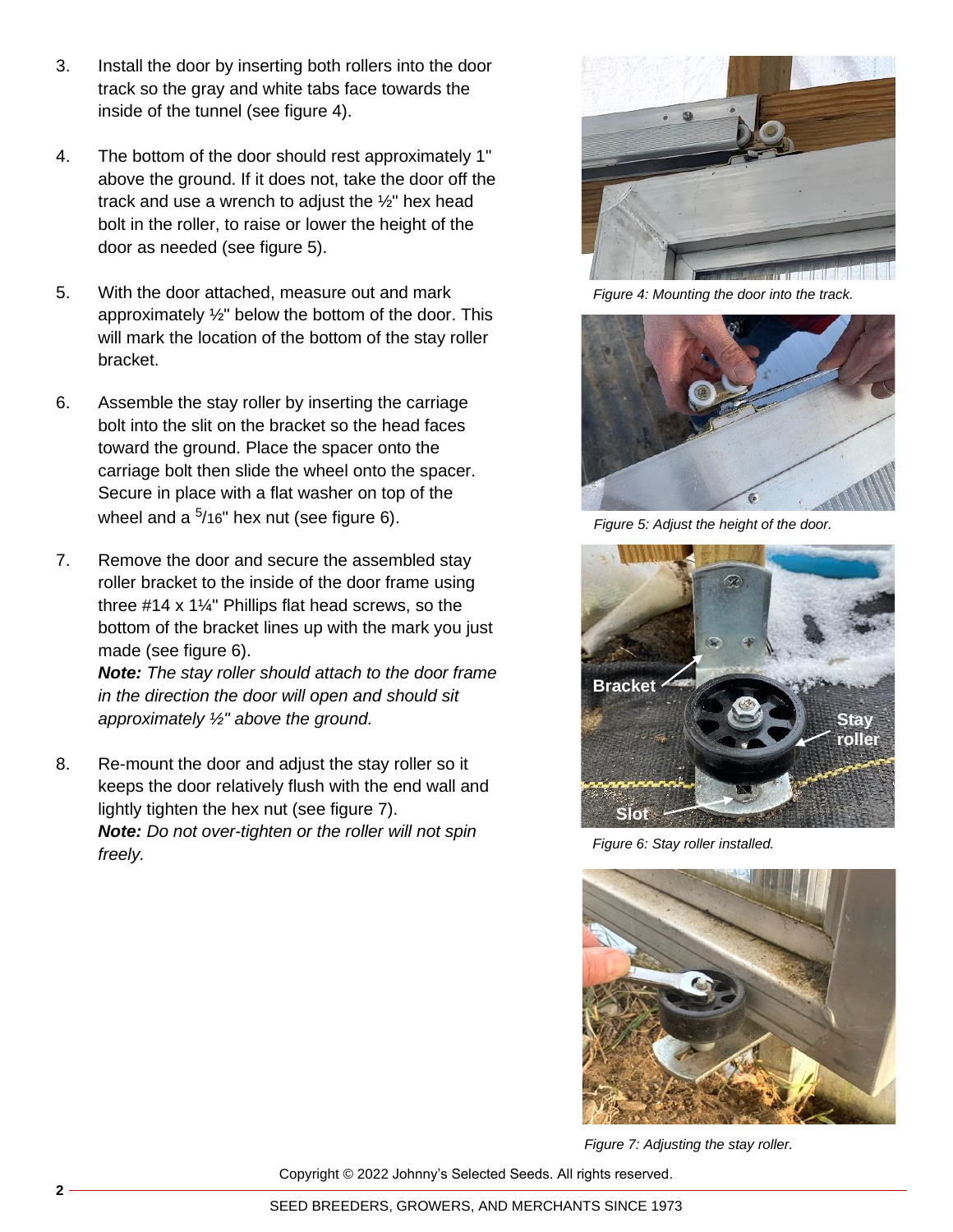- 9. Mount the 1½" X 1½" door spacer on the outside of the tunnel, opposite the stay roller assembly, with a #14 X 1¼" Phillips flat head screw. The door spacer should be positioned so it hangs approximately 1/2" past the edge of the door frame toward the inside of the tunnel, to ensure there is clearance between the door and the door frame (see figure 8).
- 10. From the inside of the tunnel, slide the door into the closed position so the edge overlaps 1½" onto the door frame. Inside the aluminum door track, mark the location of the outside edge of the door roller to indicate where the inside edge of the door stop will be placed. Open the door and attach the 1½" door stop inside the door track using a #12 X 1 ½" Tek screw (see figure 9). *Note: Door stops are used to prevent the door from*

*sliding out of the door track on either end.*

11. Slide the door to the fully open position so the inside edge sits 3½" past the outside edge of the door frame. Inside the aluminum door track, mark the location of the outside edge of the door roller to indicate where the inside edge of the second door stop will be placed. Close the door and attach the other 1½" door stop inside the door track using a #12 X 1½" Tek screw the same way you did the first door stop (see figure 10).



*Figure 8: Door spacer opposite the stay roller.*



*Figure 9: Door stop for closed position.*



*Figure 10: Door stop for open position.*